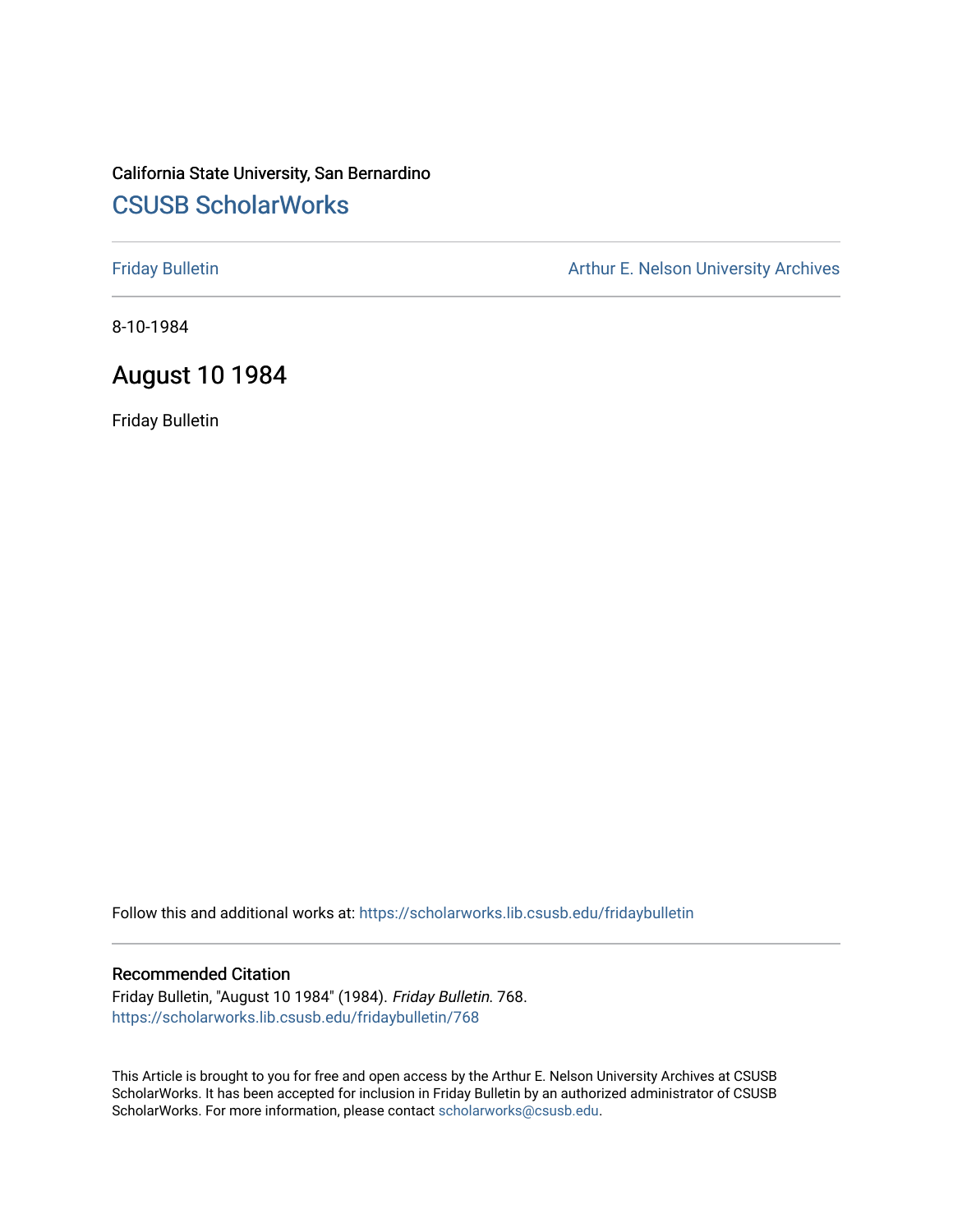# **THE BULLETIN**

California State University, San Bernardino **AUGUST 10, 1984** 

Dr. Rymer Named Acting Executive Dean Dr. Judith M. Rymer, professor of education and past department chair in the School of Education, will become the acting executive dean for university relations, President Anthony H. Evans announced.

"In her new position. Dr. Rymer will be responsible for the overall coordination of the university's outreach program to the alumni, the community, business and industry, the media and governmental and private agencies," he said. "One of her first priorities will be the development of key support groups for the university, both on campus and In the community."

Expressing pleasure at her appointment, Dr. Rymer said she long has had an interest in areas which are part of institutional advancement and university relations. "I look forward to this opportunity to develop a broad university relations program," she said. "The entire campus, especially our already strong academic offerings, stands to benefit from such a program."

Dr. Rymer said she will be working closely with President Evans and the directors of public affairs and alumni affairs to coordinate existing efforts and to identify new directions which support the mission of the university.

Echoing sentiments expressed by other faculty and staff. Dr. Carol Goss, chair of the Faculty Senate, said, "I think she will be a splendid asset to the college in this role. The faculty has every confidence in her. She is well organized and does a splendid job with whatever she does." Dr. Peter A. Wilson, dean of students, expressed pleasure at having a woman's perspective in senior management. "I believe she will be a very active and effective dean," he added.

Dr. Rymer's past administrative experiences on campus have included five years as chair of the Department of Special Programs In the School of Education and two years as chair of the Faculty Senate. She came to Gal State In September 1970 as assistant professor of Spanish and later transferred to the School of Education.

In accepting her administrative position. Dr. Rymer will resign both her seat on the Cal State Faculty Senate and her position as vice chair of the Statewide Academic Senate. She also will relinquish her recent appointment to a two-year term as a faculty representative of the California State University on the board of directors of the California Articulation Council.

Prior to coming to Cal State, Dr. Rymer taught Spanish at The Ohio State University while completing her doctorate there. She earned her B.A. from Miami University in Ohio, and her M.A. from the University of Kansas. She has taught at two schools In Colombia, was a bilingual secretary-interpreter for the Rockefeller Foundation Medical Research Center in Cali, Colombia and was assistant director of the University of Kansas Undergraduate Institute In Barcelona, Spain.

2 Buildings Close Today The Student Health Center and the Commons will close today and reopen In September. Medical services will not be available on campus until the Health Center reopens Tuesday, Sept. 4. Lunch today will be the last meal served in the Commons until dinner Tuesday evening, Sept. 11.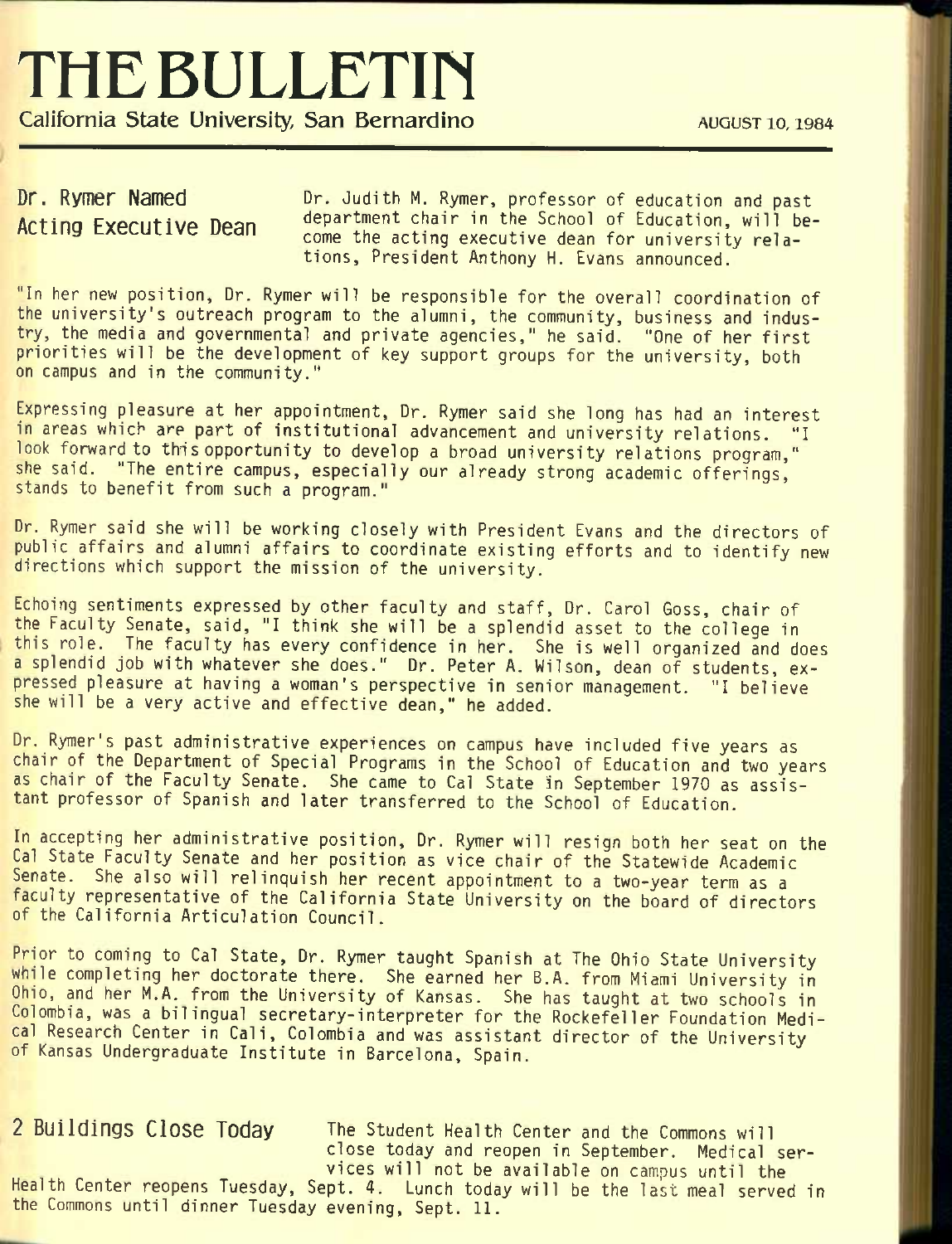# Summer Session Enrollment Up

Summer session attendance figures continue to rise with 1318 students enrolled in this year's three sessions, for a 9 percent increase over last year. A total of 1212 attended last summer's two sessions.

The FIE (full-time equivalent) for this summer is 577, a 21 percent increase over last year's 476. Dr. Lee Porter (Extended Education) attributed the increase in FIE to additional students taking heavier course loads. "There were more courses, more options and a third session from which students had more alternatives from which to select."

College Receives Grant The college has received a \$5706 grant to supplement Por **Veterans Counselor** a part-time veterans affairs counselor. The posi-<br>For **Veterans Counselor** tion is in Educational Support Services. The graph tion is in Educational Support Services. The grant, funded by the U.S. Department of Education, is to

provide specific programs to veterans. The amount of the award is based on the veteran student enrollment.

## Dr. Lee Porter Named Fellow of Academy

Dr. Lee Porter (Extended Education) has been named a fellow of the Academy of Continuing Education. The honor was conferred Aug. 3 in the Lower Commons.

The Chicago-based academy, now in its fifth year, promotes continuing education as a recognized academic process. It was founded for the purpose of improving the quality of work in an array of professions.

"There is an impressive and progressive program for extended education here at Cal State," said Dr. T.V. Weclew, chancellor of the academy, while honoring Dr. Porter. A specialist in extended education, Dr. Porter joined the university as dean of that office in 1981.

# Dr. Kublak Assigned To CSU. Fullerton As Fellow

Dr. Carolyn Kubiak (Education), selected to participate in the CSU Administrative Fellows Program for 1984-85, has been assigned to Dr.Michael Clapp, associate vice president for academic affairs, at CSU, Fullerton.

The Administrative Fellows Program offers CSU employees an opportunity to work at the upper-level of academic administration. The program seeks to open career paths for women and minorities. Fellows gain experience in managerial planning and decision-making while serving the needs of the host campus.

Correction Labor Day will be observed by the university Monday, Sept. 3.

*The California State University, San Bernardino BJIIETIN is published by the Public Affaijrs Office, M) 117, Ext. 7558. Iterns for publication should be received in writing by nocn Tuesday.* 

|                   | Edna Steinman, Director of Public Affairs |                           |
|-------------------|-------------------------------------------|---------------------------|
| Editor Ken Miller |                                           | Calendar Items Ruth Moran |
| Volume 19         | Printed in the Duplicating Center         | No. 46                    |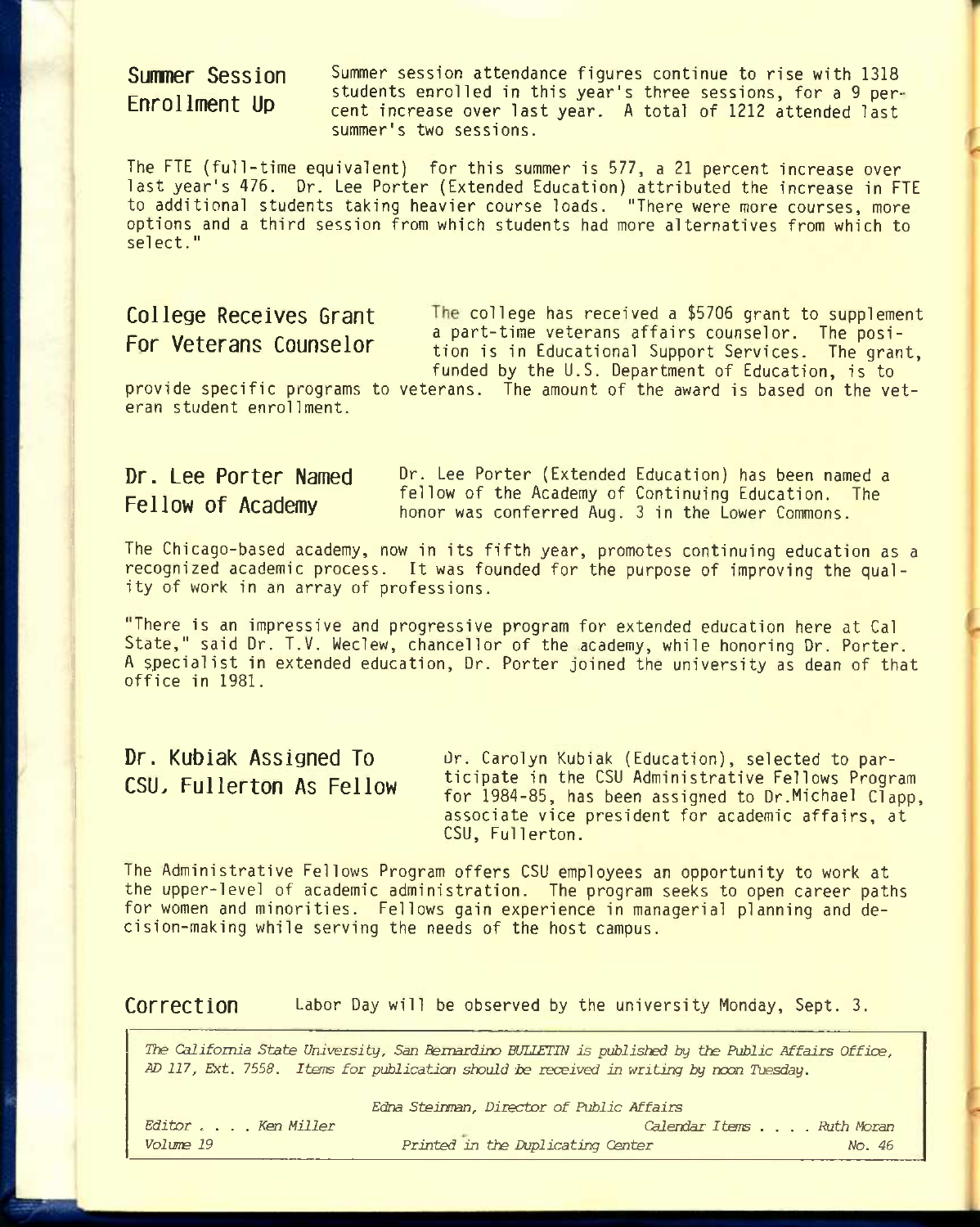Psychologists To Be Two faculty from the Department of Psychology will Associate Deans have new academic rank and new half-time administrative responsibilities beginning in September.

Dr. David J. Lutz will become associate dean for graduate studies, and Dr. Diane Halpern is the new associate dean for undergraduate studies. Both also have been promoted to associate professor.

They succeed Dr. Loralee MacPike, graduate dean the past year, and Dr. Tom Pierce, who filled in as acting undergraduate dean since January.

Dr. Lutz, a clinical psychologist, joined the Cal State faculty in 1980 after completing his Ph.D. at the University of Kansas. He earned his B.A. and M.A. at K.U. and also was an assistant instructor there. His memberships include Phi Beta Kappa

At Cal State, he was elected to the Faculty Senate and the College Planning Advisory Council. He received a grant under the new faculty professional development program to study the emotional development of males and the support systems for males who are victims of incest. He also was appointed the Cal State representative to the Statewide Social Sciences Research and Instructional Council.

Dr. Halpern, whose area of expertise is cognitive psychology (perception and memory), came to the Cal State faculty in 1981 from UC Riverside where she had been a lecturer for two years. She held a teaching assistantship at the University of Cincinnati while earning her Ph.D. there. She received her B.A. from the University of Pennsylvania, a first master's from Temple University and a second M.A., both in psychology, from the University of Cincinnati.

During the past year she served as chair of the College Curriculum Committee and also received an affirmative action grant for study of "Understanding Statistical Risk Information." Dr. Halpern also has served on the collegewide Undergraduate Writing Proficiency Committee.

Wendy Pederson Named Wendy Pederson, the first employee relations assis-Acting Personnel Officer tant in the Personnel Office, has been named acting personnel officer to succeed Sandra Lyn Jensen, who has resigned the position, Leonard

Farwell, business manager, announced.

Ms. Pederson will direct the Personnel Office until a permanent replacement can be hired. She arrived on campus Dec. 19 to implement and administer the collective bargaining process, providing information on employee relations contracts, administrative assistance to the Labor Relations Committee and training of managers and supervisors on collective bargaining.

Ms. Pederson, who has a bachelor's degree from the University of Illinois, has had experience in personnel administration at the University of California, San Diego, the University of Colorado Medical Center, Purdue University and the Orange Unified School District. Before coming to Cal State, she was with the Community Services Agency of San Bernardino County.

Ms. Jensen became personnel officer in May 1981, after serving as personnel management specialist for 10 years. She earned her M.A. in education from the college in 1980.